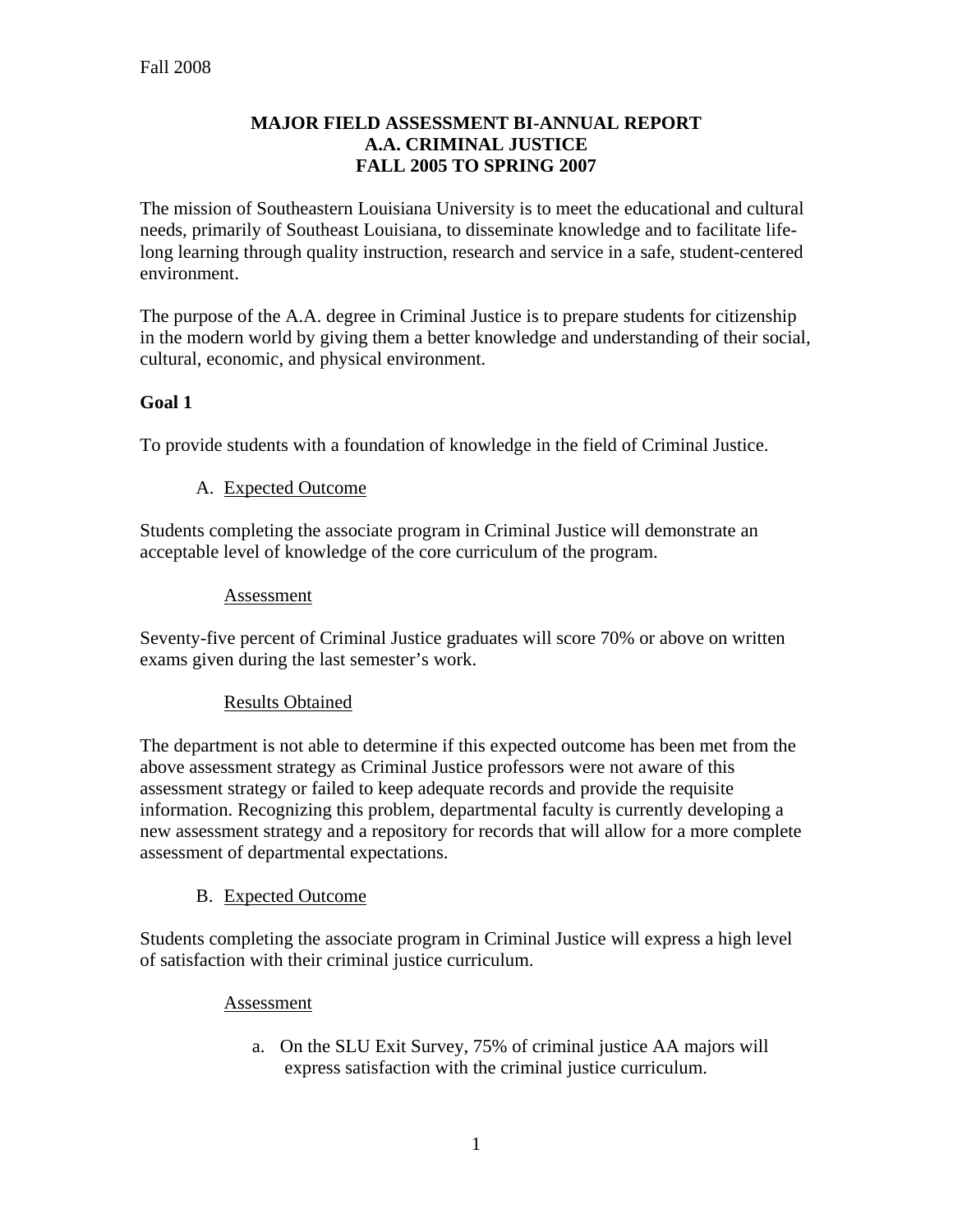## Results Obtained

The 2005-2006 Southeastern Exit Survey provides some insight into this expected outcome although the number of students responding was low. Of the 7 CJ-AA students who provided information, 85.8% indicated that they were "satisfied" or "very satisfied" with the overall quality of their degree program and 85.7% were "satisfied" or "very satisfied" with the overall quality of the department.

Similarly on the 2006-2007 Southeastern Exit Survey, of the 5 responding CJ-AA students who provided information, 100% indicated that they were "satisfied" or "very satisfied" with the overall quality of their degree program and 80% were "satisfied" or "very satisfied" with the overall quality of the department.

## Assessment

b. On the Undergraduate Alumni Survey, 75% of alumni will express satisfaction with the criminal justice curriculum.

#### Results Obtained

The department is not able to determine if this expected outcome has been met from the above assessment strategy, as the department has not received the 2005-2006 Undergraduate Alumni Survey. Clearly, the department must try to ensure that this survey becomes a more useful assessment tool in the future or/and develop a more effective assessment strategy for this expected outcome in the future.

## **Goal 2**

To provide students with the basic skills needed for work in the Criminal Justice field.

## A. Expected Outcome

Students completing the associate program in Criminal Justice will be able to identify, analyze, and respond to problem situations typical of criminal justice professionals. Typical situations are those involving civil rights, law enforcement and legal issues. Students will also show competence in written and oral communications.

#### Assessment

Associate program students will score at or above 70% on core curriculum in the last semester's work.

## Results Obtained

All 7 CJ-AA students who completed the 2005-2006 Exit Survey and all 5 CJ-AA students who completed the 2006-2007 Exit Survey met this requirement and earned a grade of 'C' or above on core curriculum in the last semester's work.